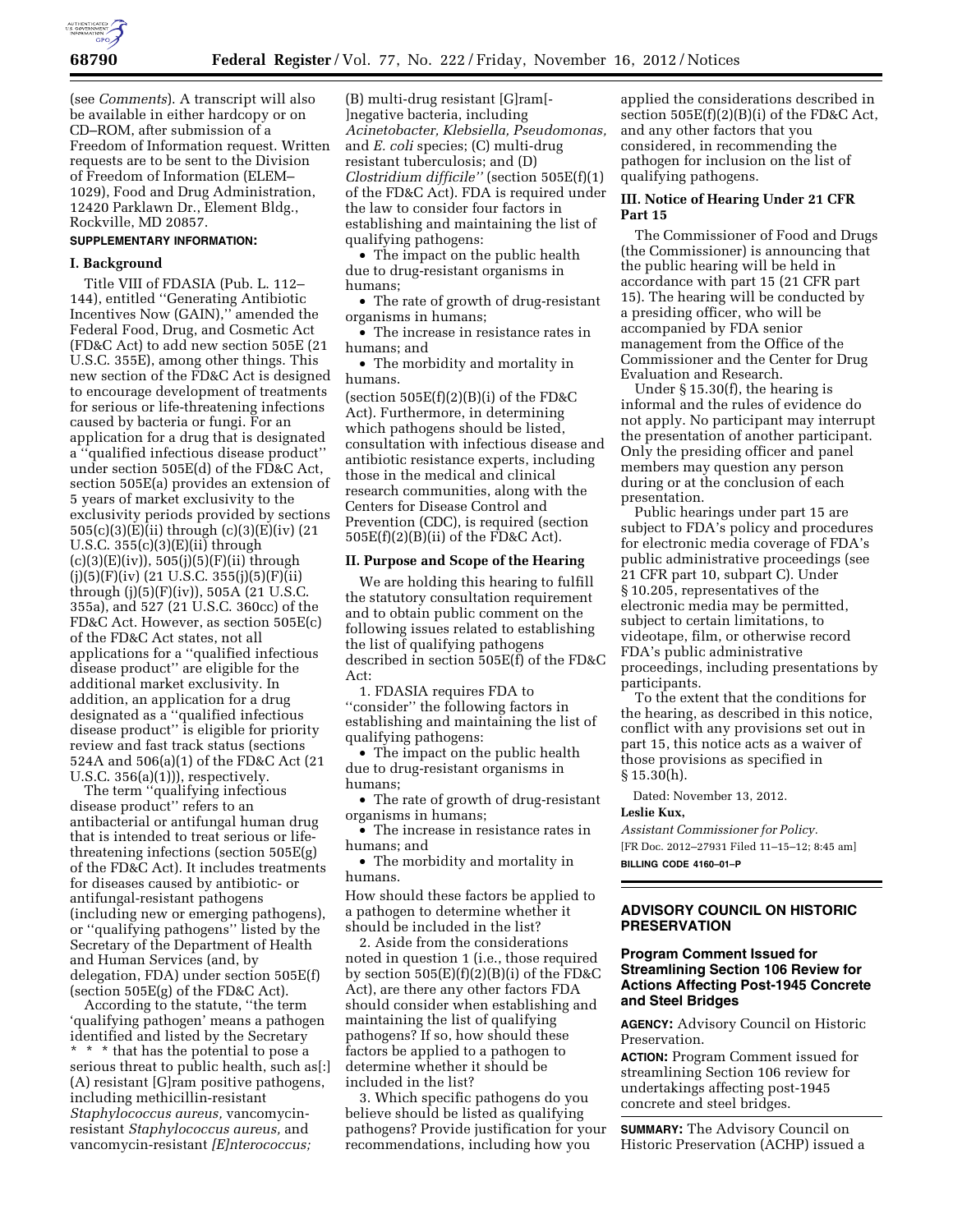Program Comment at the request of the U.S. Department of Transportation Federal Highway Administration to relieve it and other federal agencies from the requirement under Section 106 of the National Historic Preservation Act to consider the effects of undertakings on common bridges and culverts constructed of concrete or steel after 1945. The federal agencies using the Program Comment must still complete Section 106 review for the undertaking, including the identification of historic properties and consideration of effects of the undertaking on historic properties other than the common bridge itself.

**DATES:** The Program Comment was issued by the ACHP on November 2, 2012.

**ADDRESSES:** Address all questions concerning the Program Comment to Carol Legard, Office of Federal Agency Programs, Advisory Council on Historic Preservation, 1100 Pennsylvania Avenue NW., Suite 803, Washington, DC 20004. Fax (202) 606–8522. You may submit electronic questions to: *[clegard@achp.gov](mailto:clegard@achp.gov)*.

**FOR FURTHER INFORMATION CONTACT:**  Carol Legard, (202) 606–8522, *[clegard@achp.gov](mailto:clegard@achp.gov)*.

**SUPPLEMENTARY INFORMATION:** Section 106 of the National Historic Preservation Act (Section 106) requires federal agencies to consider the effects of their undertakings on historic properties and to provide the Advisory Council on Historic Preservation (ACHP) a reasonable opportunity to comment with regard to such undertakings. The ACHP has issued the regulations that set forth the process through which Federal agencies comply with these duties. Those regulations are codified under 36 CFR part 800 (Section 106 regulations).

Under Section 800.14(e) of those regulations, agencies can request the ACHP to issue a ''Program Comment'' on a particular category of undertakings in lieu of conducting reviews of each individual undertaking under such category, as set forth in 36 CFR 800.3 through 800.7. An agency can meet its Section 106 responsibilities with regard to the effects of particular aspects of those undertakings by taking into account an applicable Program Comment that has been issued by the ACHP and following the steps set forth in that comment.

#### **I. Background**

The ACHP has issued a Program Comment to relieve all federal agencies from the Section 106 requirement to consider the effects of undertakings on

common bridges and culverts constructed of concrete or steel after 1945. The ACHP membership voted in favor of issuing the Program Comment via an unassembled vote that concluded on November 2, 2012.

According to the requirements for obtaining a Program Comment, the Federal Highway Administration (FHWA) formally requested the ACHP to comment on the effects of a category of undertakings in lieu of conducting individual reviews for effects to certain types of bridges commonly constructed in the United States since 1945. Bridges of the types covered in the Program Comment were constructed in vast numbers from plans that quickly became standardized around the middle of the 20th century. These bridges are generally undistinguished from an engineering or architectural perspective, are considered to have little value for preservation in place, and are rarely viable candidates for relocation. However, because they may meet or approach the age criteria for evaluation as historic properties, considerable time and resources are currently expended to address effects to them on a case-by-case basis under the Section 106 process. The Program Comment applies to effects of undertakings on certain common concrete and steel bridges lacking distinction, not previously listed in or determined eligible for listing in the National Register of Historic Places, and not located within or adjacent to historic districts. The Program Comment proposed by FHWA was received by the ACHP on August 6, 2012.

To develop the Program Comment, FHWA met with individuals from the ACHP staff, the National Conference of State Historic Preservation Officers, the American Association of State Highway and Transportation Officials, and the National Trust for Historic Preservation. With the assistance of these individuals, FHWA prepared an initial draft of the proposed Program Comment which was then shared with key stakeholders and additional organizations and individuals with expertise in historic bridges and in the Section 106 review process. This outreach effort resulted in a number of revisions intended to address concerns raised about the applicability of the Program Comment, the ability of states to identify examples of common bridges that should be excluded from the Program Comment, and the types and range of bridges that would be exempted from Section 106 review. FHWA worked with the ACHP in developing the new draft, which was discussed at the ACHP Federal Agency Program Committee meeting on August 8, 2012.

Upon submitting its formal request to the ACHP, FHWA took additional steps to inform the public and stakeholders about the proposed Program Comment, including an email distribution, posting on the agency web site, and a notice published in the **Federal Register** on September 5, 2012 (**Federal Register**  Volume 77, Number 172, pages 54652– 54655). In response, the Federal Highway Administration received comments from 14 individuals and organizations.

In accordance with our regulations at 36 CFR 800.14(e), the ACHP is responsible for obtaining the views of State Historic Preservation Officers (SHPOs) and Tribal Historic Preservation Officers before reaching a decision on issuing a Program Comment. Although the Program Comment was drafted so that it does not apply to tribal lands, the ACHP transmitted the proposed Program Comment to Indian tribes and Tribal Historic Preservation Officers to ensure that their views were considered in its decision on whether to issue the program comment. The ACHP requested comments on the Program Comment, as submitted by FHWA, on September 7, 2012.

As a result of both FHWA's **Federal Register** notice and the ACHP's solicitation of views from SHPOs and Tribal Historic Preservation Officers, comments were received from six SHPOs, one Indian tribe, one Native Hawaiian Organization, and 12 other individuals and organizations.

The proposed Program Comment received strong support from the American Public Works Association (APWA), National Association of County Engineers (NACE), American Road and Transportation Builders Association (ARTBA), the Commissioner of Highways for the Commonwealth of Virginia, the New York State County Highway Superintendents Association (NYSCHSA), and the County of Los Angeles Department of Public Works. Comments from these organizations stressed that the Program Comment is a logical, common sense approach that will save taxpayers money and allow needed infrastructure improvements to be completed more efficiently. The President of the NYSCHSA stated that by excluding these common bridges from Section 106 review, taxpayers could save up to \$78 million over a 10 year period.

Four respondents to the **Federal Register** notice objected to the premise that post-1945 concrete and steel highway bridges are generally undistinguished, having little value for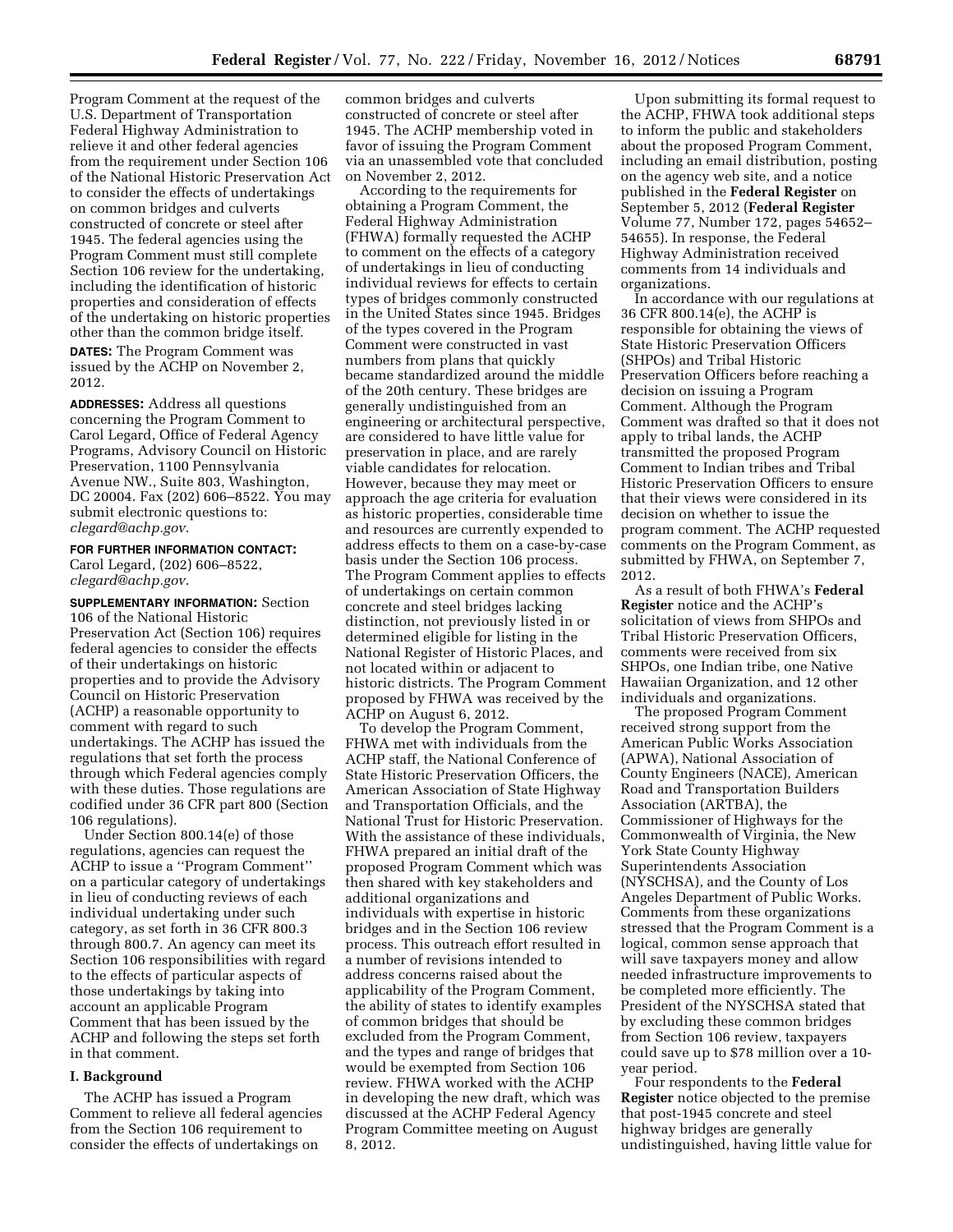preservation in place. One also took exception to statements in the introduction and background sections of the Program Comment that, in her view, indicated a lack of understanding of the significance and rehabilitation potential for post-1945 common bridges. These four reviewers, and four SHPOs, further disagreed with FHWA that examples of common bridge types of exceptional significance can be readily identified without a statewide inventory by knowledgeable professional cultural resource specialists. The reviewers, two of which are historic bridge experts working as consultants, argued that streamlining Section 106 review for bridges, even those built after 1945, is best accomplished by completing a statewide historic bridge inventory and individual determinations of historic significance based on a statewide historic context and generally accepted scholarship.

Two commenters expressed confusion about how the identification of exceptional bridges can be completed by December 31, 2012, particularly where the main source of data is the National Bridge Inventory (NBI). Distrust for the accuracy of information in the NBI and the fact that a number of states lack recent historic bridge inventories were the reasons these parties were concerned about the ability of the FHWA Division in each state to identify especially important examples of the common bridge types within the tight timeframe provided in the review draft.

In response to these concerns, the Program Comment was revised to extend the timeframe for completing the list of exceptional bridges to March 31, 2013. It also encourages, but does not require, FHWA Divisions to complete the list by that date. If additional time is needed to complete the list, it will be granted. Also, FHWA Divisions may add to the list of exceptional bridges, as more information becomes available regarding the historic bridges in a state. The Program Comment also now clarifies that to complete the list of exceptional bridges, a statewide survey or context does not need to be developed where none exists. The list need not be exhaustive; the intent behind the list is to be able to exclude readily recognizable exceptional bridges from the Program Comment. Although the commenters are correct that this may not be sufficient in some states to identify all exceptionally significant bridges, we believe that the Program Comment establishes a good balance between protecting the most significant historic bridges of these common types and eliminating repetitive and redundant documentation and reviews

that can be costly to the government and have limited value to the broader public.

One Federally Recognized Indian tribe and one Native Hawaiian Organization commented on the Program Comment. Both expressed concern that the Program Comment may be seen as a broad waiver of Section 106 review for projects affecting historic bridges, leading to the destruction of other types of sites as a result of construction. To address this concern, the Introduction (Section I) and Section III (Applicability) were revised to explicitly and clearly state that while the Program Comment relieves Federal agencies from the Section 106 requirement to consider the effects of undertakings on the bridge types identified in Section V, it is not a waiver from Section 106 requirements for the consideration of other historic properties that may be affected by a bridge rehabilitation or replacement project. It further clarifies that the Program Comment is not a waiver from applicable Federal requirements to consult with Indian tribes or Native Hawaiian organizations (NHOs) regarding undertakings that may affect historic properties to which a tribe or NHO ascribe traditional cultural and religious significance.

Three commenters proposed changes to the common bridge types covered by the Program Comment (Section V). One proposed that pre-stressed concrete should be included as a discrete bridge type and that all pre-stressed concrete bridges built prior to 1966 be excluded from the Program Comment. The ACHP declined to make this change as it would be inconsistent with the other bridge types in Section V, which are based on structure type (design) and material, and not just the material with which it is constructed. Other recommendations were incorporated into the final Program Comment including: Removing reinforced concrete rigid frames, metal rigid frames, and curved metal girders from the list of common types (they are, in fact, not as common as the other types); and adding culverts and reinforced concrete boxes among the common bridge types covered by the Program Comment.

Two commenters offered recommendations for improving the programmatic mitigation in Section VI. One recommended including specifics regarding the manner in which the FHWA will encourage the update of inventories. The other offered additional suggestions for mitigation. One additional mitigation measure was incorporated into the Program Comment

based on these recommendations. Section VI now requires FHWA to complete and make available to the public a brief illustrated history of post-1945 highway bridge engineering and design to document for the general public the innovations and contributions of the bridges to transportation in the post-World War II era. FHWA is required to complete this illustrated history and documentation using Historic American Engineering Record (HAER) standards of at least one example of each common bridge type before December 31, 2013. A third programmatic mitigation measure was left unchanged: A commitment for FHWA to encourage State transportation agencies that have not recently done so to update inventories of historic bridges in their states. The ACHP agrees with commenters that updating and maintaining statewide historic bridge inventories and management plans for historic bridges is the best way to plan for the protection and preservation of the State's most significant bridges. However, requiring State transportation agencies to complete these inventories would place an unfair burden on states without the resources to do these studies, and we do not agree that such inventories are necessary to identify exceptional examples in a state, provided the state DOT and Federal Highway Administration consults with the SHPO and others in developing the list of exceptional bridges, as required.

The ACHP received comments on the FHWA proposed Program Comment from six SHPOs: Delaware, Hawaii, Nevada, New Hampshire, Puerto Rico, and Wisconsin. Wisconsin and Nevada SHPOs support the Program Comment and offered minor suggestions for improving Section IV (Considerations) which were incorporated into the final document.

Four SHPO representatives expressed objections or strong reservations to the approach because of concerns that important post-1945 concrete and steel bridges would remain unidentified and unprotected in the absence of a comprehensive statewide historic bridge survey. As with some of the commenters on the **Federal Register** notice (summarized above), these SHPO reviewers equated the elimination of individual review requirements for common bridge types with a lack of historic significance. The ACHP has revised the Program Comment to clarify that the intent is to streamline Section 106 review by replacing individual documentation and treatment of the common bridge types in Section V with the programmatic mitigation in Section VI. The purpose of the considerations in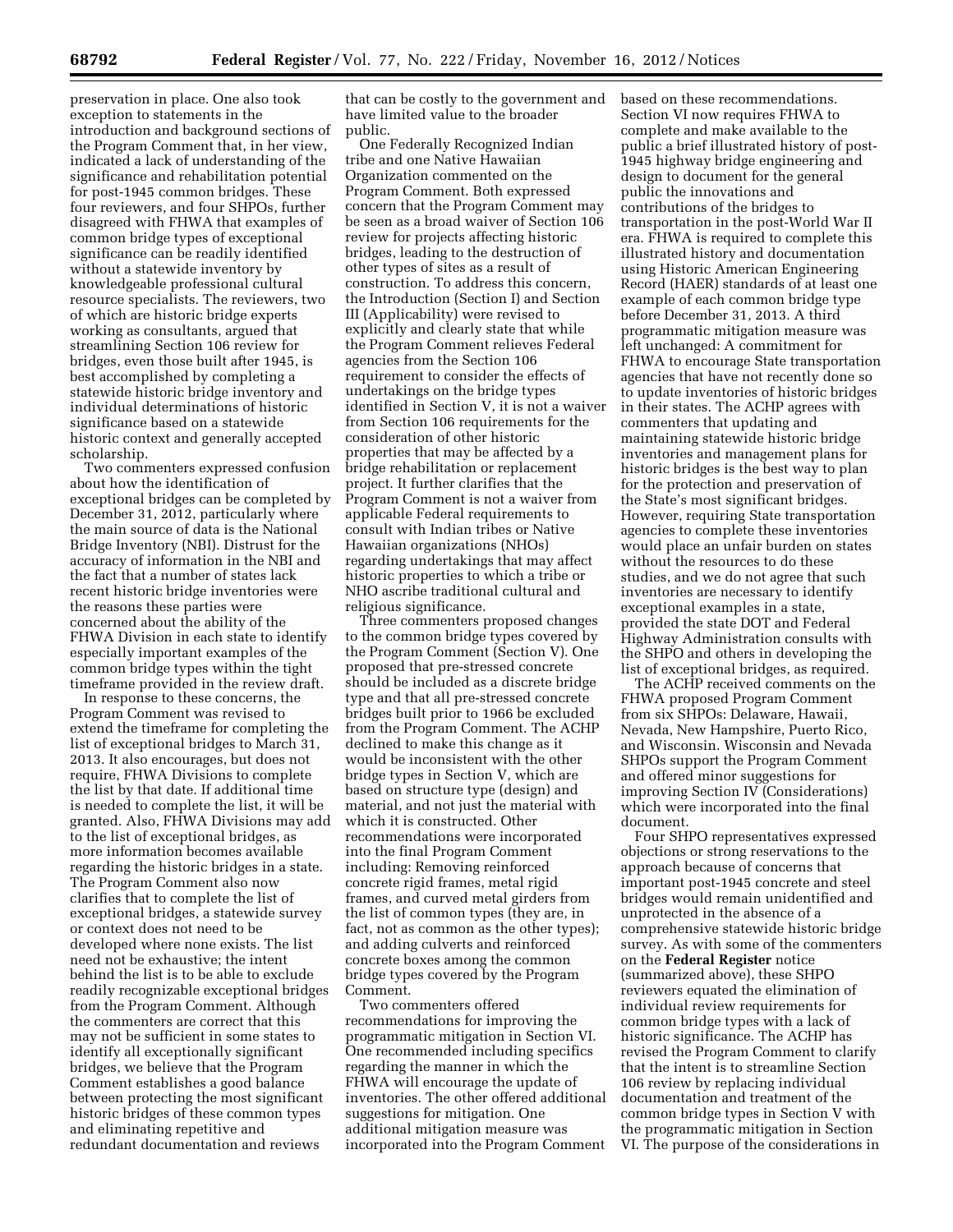Section IV of the Program Comment is not to identify and protect all significant bridges, but to provide the Federal Highway Administration in each State an opportunity to identify and exclude from the Program Comment: (1) Bridges that have already been listed or determined eligible for listing in the National Register, and (2) common post-1945 concrete and steel bridges that are known to have exceptional significance. Although a statewide inventory to identify exceptional bridges is not a requirement for agencies wishing to apply the Program Comment to undertakings affecting post-1945 bridges in a state, FHWA will encourage states to update inventories of historic bridges to better ensure that bridges meeting the considerations in Section IV are identified and considered early in the Section 106 review process.

The National Conference of State Historic Preservation Officers (NCSHPO) worked closely with FHWA to develop the Program Comment, and has expressed strong support for it.

Finally, Federal agencies may only use the Program Comment in states where the relevant FHWA Division has completed and filed a list of exceptional common bridges with the FHWA Federal Preservation Officer (FPO) in accordance with Section IV. While the ACHP does not intend to limit the usefulness of the Program Comment to federal agencies wishing to use it, we note that the effectiveness of the Program Comment hinges on the FHWA Divisions in each state taking the step to identify bridges that should be exempted from the Program Comment. We encourage Federal agencies other than FHWA wishing to use the Program Comment to contact the relevant FHWA Division office or the State Historic Preservation Office to find out the status of its efforts to complete the list required in Section IV. The FHWA FPO has agreed to post on FHWA's Web site (*[http://www.environment.fhwa.dot.gov/](http://www.environment.fhwa.dot.gov/histpres/index.asp) [histpres/index.asp](http://www.environment.fhwa.dot.gov/histpres/index.asp)*) information about the lists once they are submitted. Other agencies may check with the FHWA FPO or check the Web site to determine if a list of exceptional bridges has been completed by a state Division of FHWA. FHWA is committed to working with states and FHWA Divisions to ensure that the requirements of the Program Comment are communicated through the publication of guidance, FHWA's Web site, and coordination by Headquarters and the FPO.

## **II. Final Text of the Program Comment**

The following is the text of the proposed Program Comment:

## **Program Comment for Common Post-1945 Concrete and Steel Bridges**

# **I. Introduction**

Every year, the Federal Highway Administration (FHWA) funds the rehabilitation and replacement of hundreds of bridges under the Federal-aid program administered across the U.S. by State departments of transportation (DOT) and the Federal Lands Highway program. Other Federal agencies are also involved with projects affecting bridges through Federal assistance, approvals, or permits. Many of the bridges affected by these programs are of common types constructed by State transportation agencies after 1945, using reinforced concrete or steel beams and designs that quickly became standardized. These common bridge types are generally undistinguished, and although some of them may be eligible for inclusion in the National Register of Historic Places, when repair or replacement is needed, they are rarely viable candidates for either preservation in place or relocation. Yet, every federally funded or permitted undertaking affecting such a bridge requires review and consultation pursuant to Section 106 of the National Historic Preservation Act (Section 106), 16 U.S.C. 470f to assess whether the bridge is eligible for inclusion in the National Register and, if so, to resolve adverse effects to it. The regulations implementing Section 106, codified at 36 CFR part 800, describe the procedures Federal agencies must follow to meet this obligation.

Alternate compliance methods, provided by the Section 106 regulations, allow agencies to meet these Section 106 obligations but tailor the process to their mission and needs. Section 800.14(e) of the regulations provides that any agency may request a ''Program Comment'' from the ACHP in lieu of case-by-case review. The benefit of a Program Comment is that it allows a federal agency to comply with Section 106 in a single action for a class of undertakings rather than addressing each undertaking as a separate action. At FHWA's request, the ACHP has issued the following Program Comment in accordance with 36 CFR § 800.14(e) in order to waive, with limited exceptions, case-by-case Section 106 consideration of effects on common post-1945 bridges. This Program Comment is available for use by all federal agencies and State officials delegated the responsibility to comply with Section 106 for the particular undertakings by statute or a program alternative under 36 CFR § 800.14 (federal agencies). It relieves federal agencies from the need, under Section 106, to individually consider the effects of undertakings on the bridges described in Section V of this Program Comment, with the exceptions noted in Section IV.

It is important to note that this Program Comment is not a waiver from Section 106 review for undertakings that may affect common bridges or other historic properties as described in Section V. Neither is it a waiver from applicable federal requirements to consult with Indian tribes or Native Hawaiian organizations (NHO) regarding undertakings that may affect historic

properties to which a tribe or NHO ascribes traditional cultural and religious significance. Federal agency officials must still complete Section 106 review and consider effects of the undertaking on historic properties other than the common bridge itself. Such effects to other historic properties may be direct or indirect, and must be considered by the federal agency official whether or not the Program Comment is applicable to the subject bridge.

#### **II. Background**

In October 2005, the National Cooperative Highway Research Program published ''A Context for Common Historic Bridge Types.'' That context revealed that a great many of the bridge structures built after 1935, and especially since 1946, are strictly utilitarian and lacking in distinctive engineering or architectural qualities. Increasing standardization associated with highway design as a result of growing federal funding and the evolving standards of the American Association of State Highway and Transportation Officials (AASHTO) both contributed to the uniformity of design in bridges of certain types.

Information about America's bridges, including their age and condition, is readily available in FHWA's National Bridge Inventory (NBI). The NBI is a collection of information (database) covering just under 600,000 of the nation's bridges located on public roads, including Interstate Highways, U.S. highways, State and county roads, as well as publicly accessible bridges on federal lands. It presents a State by State summary analysis of the number, location, and general condition of highway bridges within each State. This database contains technical and engineering information about hundreds of thousands of bridges in the United States, including year built, bridge type, condition and many other fields. Some 45,000 bridges in the NBI are rated as structurally deficient, meaning that portions of the bridge may be in poor condition. Approximately 61,680 are identified as functionally obsolete, meaning that the design of the bridge does not meet current guidelines for its use, such as lack of safety shoulders or the inability to handle certain traffic volume, speed, size, or weight. Bridges in these categories are frequent candidates for replacement. This Program Comment is intended to eliminate the administrative burden of considering the effects of replacement on these bridges on a case-by-case basis and make delivery of these critical projects more efficient in recognition of the very limited preservation value of the vast majority of common post-1945 bridges.

## **III. Applicability**

This Program Comment relieves federal agencies from the Section 106 requirement to consider the effects of undertakings on the bridge types identified in Section V of this Program Comment, except for those subject to the considerations noted in Section IV of this Program Comment.

Undertakings include those that involve applications from State transportation agencies or local governments for federal permits, approvals, or assistance that will result in alteration, replacement, or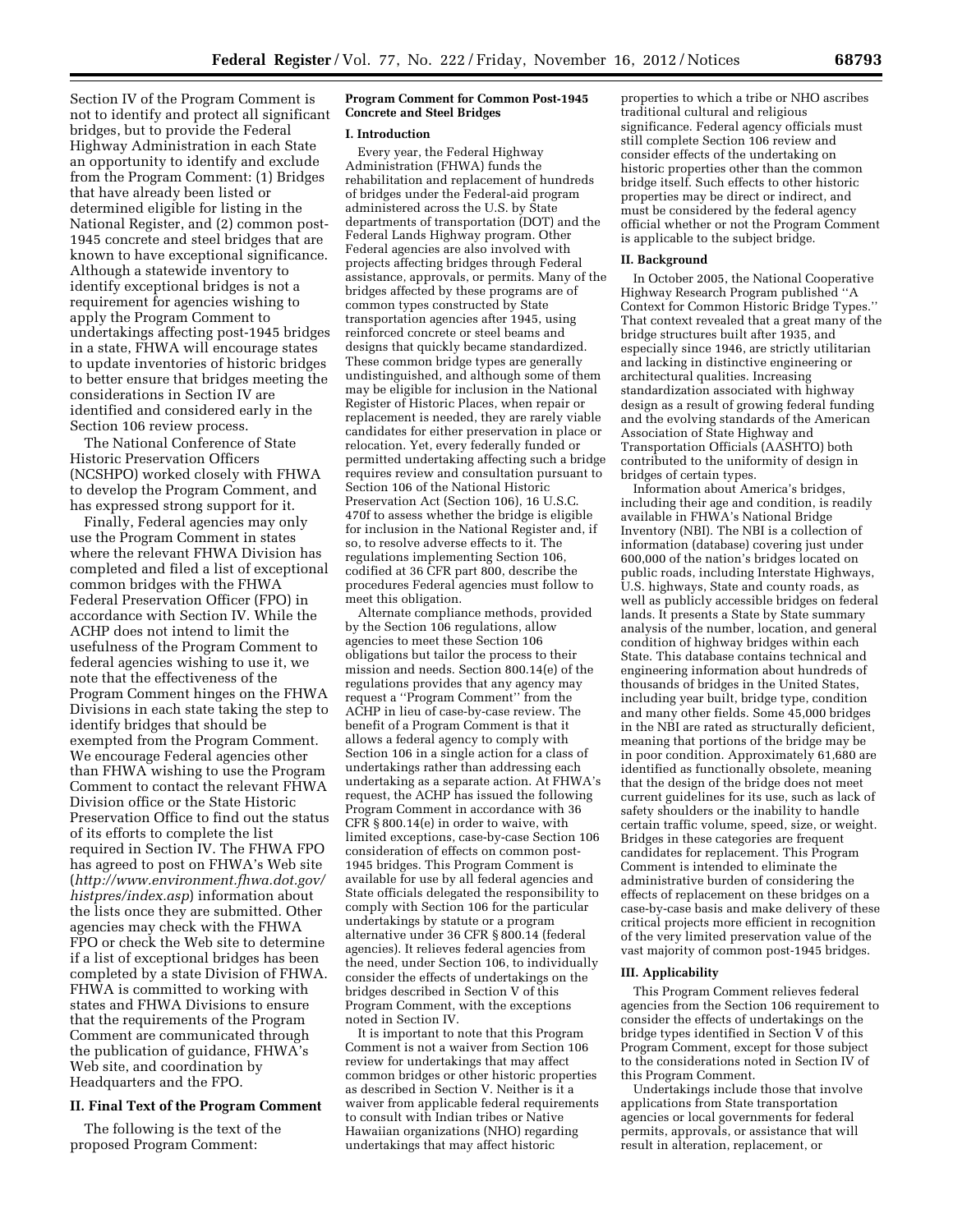demolition of one or more of the common bridges or culverts listed in Section V below (common bridges). All federal agencies may take advantage of the streamlining provided by this Program Comment. Federal agencies may use data from the NBI or existing State surveys to support the determination that a particular bridge is a common bridge under this Program Comment. However, if data from the NBI is used, that information must be verified in the field by a qualified engineer or cultural resource professional to ensure that the date and type have been correctly recorded and that the bridge does not meet any of the other considerations under Section IV.

The Program Comment applies to common bridges regardless of ownership, except for those located on tribal lands.1 As noted above, even if the undertaking involves a common bridge not subject to considerations under Section IV, federal agency officials must still complete Section 106 review for the undertaking, including the identification of historic properties and consideration of effects of the undertaking on historic properties other than the common bridge itself. Such effects to other historic properties may be direct or indirect, and must be considered by the federal agency official whether or not the Program Comment is applicable to the subject bridge. For example, bridge replacement projects may have the following types of effects to non-common bridge historic properties that would need to be considered:

- —disturbance to archeological sites as a result of construction-related ground disturbing activities;
- —change in physical features that contribute to historic significance of a historic property, including alterations that a new bridge may have on the historic setting and feeling of an adjacent historic district;
- —change in traffic patterns that may affect the setting, feeling, and association of a historic district; or
- —effects to other historic properties based on the need for temporary construction, detours, or rights-of-way.

A federal agency is not required to use this Program Comment. Federal agencies that choose not to use this Program Comment must comply with Section 106 through the process in the Section 106 regulations at 36 CFR §§ 800.3 through 800.7, or 36 CFR § 800.8(c), or another existing program alternative under 36 CFR § 800.14. Any federal agency that chooses to use this Program Comment for an undertaking should notify consulting parties that it will use it with regard to the effects of the undertaking on the bridge types identified in Section V of this Program Comment.

### **IV. Considerations**

Prior to utilizing this Program Comment for an undertaking that may affect a common bridge, a federal agency, based on the work of a qualified cultural resource specialist,

must complete a review to determine if any of the considerations listed below apply to the bridge at issue. If the federal agency determines that the common bridge in question meets any of these considerations, the agency may not utilize this Program Comment with regard to that common bridge.

(A) The bridge is listed in or has previously been determined eligible for the National Register of Historic Places or is located adjacent to or within a National Register listed or eligible historic district, including linear historic districts such as a parkway, historic road, or canal;

(B) The bridge in question is or includes spans of the following types: Arch bridges, truss bridges, bridges with movable spans, suspension bridges, cable-stayed bridges, or covered bridges; or

(C) The bridge was identified in a list created through the process detailed below as having exceptional significance for association with an event or individual, or being a very early or particularly important example of its type in a State or the nation, having distinctive engineering or architectural features that depart from standard designs, such as an aesthetic railing or balustrade, includes spans of exceptional length or complexity, or displaying other elements that were engineered to respond to a unique environmental context.

Before the Program Comment may be used for undertakings in a State, the relevant FHWA Division must first develop a list of bridges in that State that are of the types considered common bridges, but that also meet the considerations in IV.C above, and therefore fall outside the scope of this Program Comment. Each FHWA Division wishing to apply the provisions of this Program Comment must organize a meeting of the relevant SHPO, DOT, and other interested parties in order to develop the list of bridges that meet the criteria considerations in IV.C. The list should be finalized and submitted to the Federal Preservation Officer of FHWA by March 31, 2013. FHWA Divisions are not required to develop a statewide survey or context studies to support the development of such lists where none exist. The list is not intended to be exhaustive, but will be informed by input received at the meeting. The intent behind the list is to be able to exclude readily recognizable exceptional bridges from the Program Comment. Where States already have a current (within the last 5 years) Programmatic Agreement, inventory, or management plan for historic bridges that identifies common bridges meeting any of the listed considerations, the data included in those Programmatic Agreements, inventories, or management plans may suffice to create the list. States lacking up to date historic bridge inventories may subsequently identify additional bridges to include on the list of exceptional bridges excluded from the Program Comment based on information obtained in a field verification required in Section III of this Program Comment.

#### **V. Description of Common Bridges Within the Scope of This Program Comment**

Based on the historic bridge context, the NBI, information developed in statewide

bridge inventories across the United States, and consultation with the National Conference of SHPOs and other stakeholders, the following common bridge types are considered well-documented standardized designs that lack individual distinction.2 It is understood that some of the bridges that fall into the specified types may be eligible for the National Register under local or State significance. Nevertheless, provided none of the considerations specified in Section IV above apply, the following are the common bridge types that fall within the scope of this Program Comment:

- (A) Reinforced concrete slab bridges
- (i) Reinforced concrete cast-in-place slabs (ii) Reinforced concrete pre-cast slabs (iii) Pre-stressed concrete slabs
- (B) Reinforced concrete beam and girder bridges
	- (i) Reinforced concrete Tee Beams
	- (ii) Reinforced concrete channel beams
	- (iii) Pre-stressed concrete I-Beams and Bulb Tees
	- (iv) Pre-stressed concrete box beams
- (C) Steel Multi-Beam or Multi-Girder bridges (i) Steel-rolled multi-beams
- (ii) Steel fabricated (built up) girders
- (D) Culverts and reinforced concrete boxes (i) Reinforced concrete boxes
	- (ii) Concrete box culverts
	- (iii) Concrete pipe culverts
	- (iv) Steel pipe culverts

# **VI. Programmatic Mitigation**

The programmatic mitigation measures in this section resolve adverse effects that could result from the potential replacement of common bridges and provide appropriate documentation of those common bridges covered by this program comment. By completing the requirements of Section IV, federal agencies will ensure that this Program Comment is appropriately applied to individual undertakings affecting common bridges. The measures included in this Section, when completed by FHWA, will provide a long-term record of these common bridge types and information about the historic and technological significance of this period of innovation in transportation.

(A) If a suitable example from at least one State is not already included in the Historic American Engineering Record (HAER) collection, one set of HAER documentation, including at least narrative history and photographs, for each bridge type in Section V shall be prepared and submitted by FHWA for acceptance by HAER before December 31, 2013. The FHWA will coordinate with HAER to determine which, if any, of these types are not yet represented in the HAER collection and will work with the FHWA Division offices and State DOTs to identify a candidate for each type not already represented.

(B) FHWA will complete a brief illustrated history of post-1945 highway bridge engineering and design to document for the general public the innovations and

<sup>&</sup>lt;sup>1</sup> Indian tribes wishing to use the streamlining measures in this Program Comment for common bridges on lands under their jurisdiction are encouraged to enter into program alternatives pursuant to 36 CFR 800.14.

<sup>2</sup> Descriptions and examples of these common bridge types can be found in *A Context for Common Historic Bridge Types.* NCHRP Project 25–25, task 15, October 2005 (*[http://onlinepubs.trb.org/](http://onlinepubs.trb.org/onlinepubs/archive/NotesDocs/25-25%2815%29_FR.pdf) [onlinepubs/archive/NotesDocs/25-25%2815%29](http://onlinepubs.trb.org/onlinepubs/archive/NotesDocs/25-25%2815%29_FR.pdf)*\_ *[FR.pdf](http://onlinepubs.trb.org/onlinepubs/archive/NotesDocs/25-25%2815%29_FR.pdf)*).